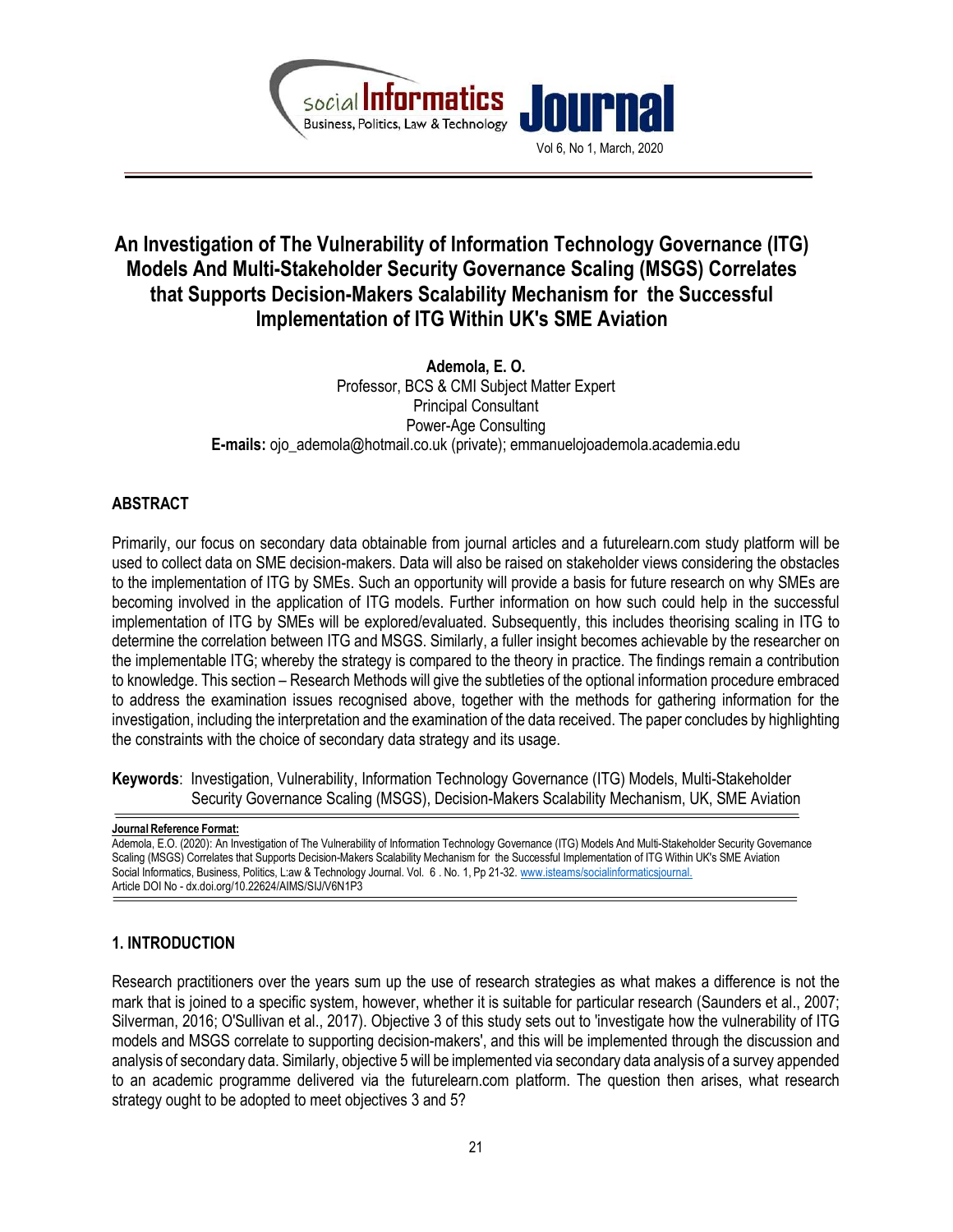

The exploratory research in this study centres on investigating practitioners' stakeholder view regarding objective 3, and to discuss decision-makers' stakeholder perception concerning implementable cyber policy in SMEs taken the Aviation industry as a strategy. Such strategy, in essence, is primarily qualitative, not quantitative, where the arrangement exists to demonstrate that in satisfying objectives 3 and 5, qualitative identifies with exploring things in their typical setting, endeavouring to understand or decipher, marvels as far as the implications individuals bring to them (Denzin and Lincoln, 2011; Silverman, 2016). Consequently, the utilisation of existing data for research of this nature should be sufficient to achieve the objective. Johnston (2017) asserts that while secondary analysis is adaptable, it can be used in a few different ways. It is likewise a practical exercise, and a deliberate technique with procedural and evaluative advances liken to the empirical gathering and assessing of essential information.

De Haes and Grembergen (2008) noted that research in the domain of ITG implementations and its relationship with different organisational element and alignment is in its early stages. The associated theoretical models are rarely accessible if not scarcely available (Scheepers et al., 2014; Song et al., 2018). The examination idea is exploratory instead of using hypothesis testing. Apparently, this deviates from a natural science investigation where the study of natural phenomena prevails, using methods such as laboratory experiments and mathematical modelling. In some circumstances, researchers could use quantitative research to employ survey techniques within social settings and in conjunction with qualitative methods (Dwivedi et al., 2015; Myers, 1997).

Indeed, the concept of ITG, and the current ideology, only emerged in the late nineties (De Haes and Grembergen, 2009; Gregory et al., 2018; Asgarkhani et al., 2018); therefore, limited research material exists from which the researcher can build their research. The latter is not only true because it is a new research domain. Some researchers in ITG have been less successful than their colleagues in other disciplines in developing a cumulative research tradition (Benbasat and Zmud, 1999; Puklavec, Oliveira and Popovič, 2018). Since Benbasat and Zmud work in the late nineties, the assertion significantly remains. Without such combined outcomes, the challenges remain certainly feasible if solid hypothetical models are oblique.

The choice for exploratory is not unprecedented. Researchers in the past published similar titles in a reputable peerreviewed journal. Mahmood and Mann (1993) investigated the relationship between investments in IT and economic performance; see also Khallaf, Omran and Zakaria, 2017. Similarly, De Haes and Grembergen (2008) analysed the relationship between ITG and business/IT alignment maturity. Recently, Laurenza et al. (2018) published about the effect of digital technologies adoption in the healthcare industry: a case-based analysis. Currently, high-level scholar and practitioner agenda in many organisations in the research domain of ITG and MSGS is trending. Theoretical models were rarely available; the option for exploratory research exists to build a basis for future study.

Exploratory research often builds on secondary research and or a case study. With methodologies, the contextual analysis gives a stage to comprehend the adoption of inductive approach - top to bottom. Further, in its unique setting and situation, the choice of SME Aviation in this study is more of a strategy than a method (Meyer, 2015; Bulmer, 2017). Understanding the criticisms of this approach (e.g. Alhaj, 2006; Bell, 2005; Edelman, 2016; Howlett, 2018; Thompson and Nesci, 2016), the challenges remain with making generalisations considering just a case study (Edelman, 2016; Scoones et al., 2018). Nonetheless, Alkhoraif (2018) asserted that there had not been extensive research conducted in SMEs based on the espouse of lean implementation (LI) or scaling technique to achieve more. Alkhoraif's review of available literature attempts to bridge this gap but mainly applicable in operation research approach. Cunha and Alves (2014) accentuated a similar approach in mechanical engineering and quality management to support policy decision-makers.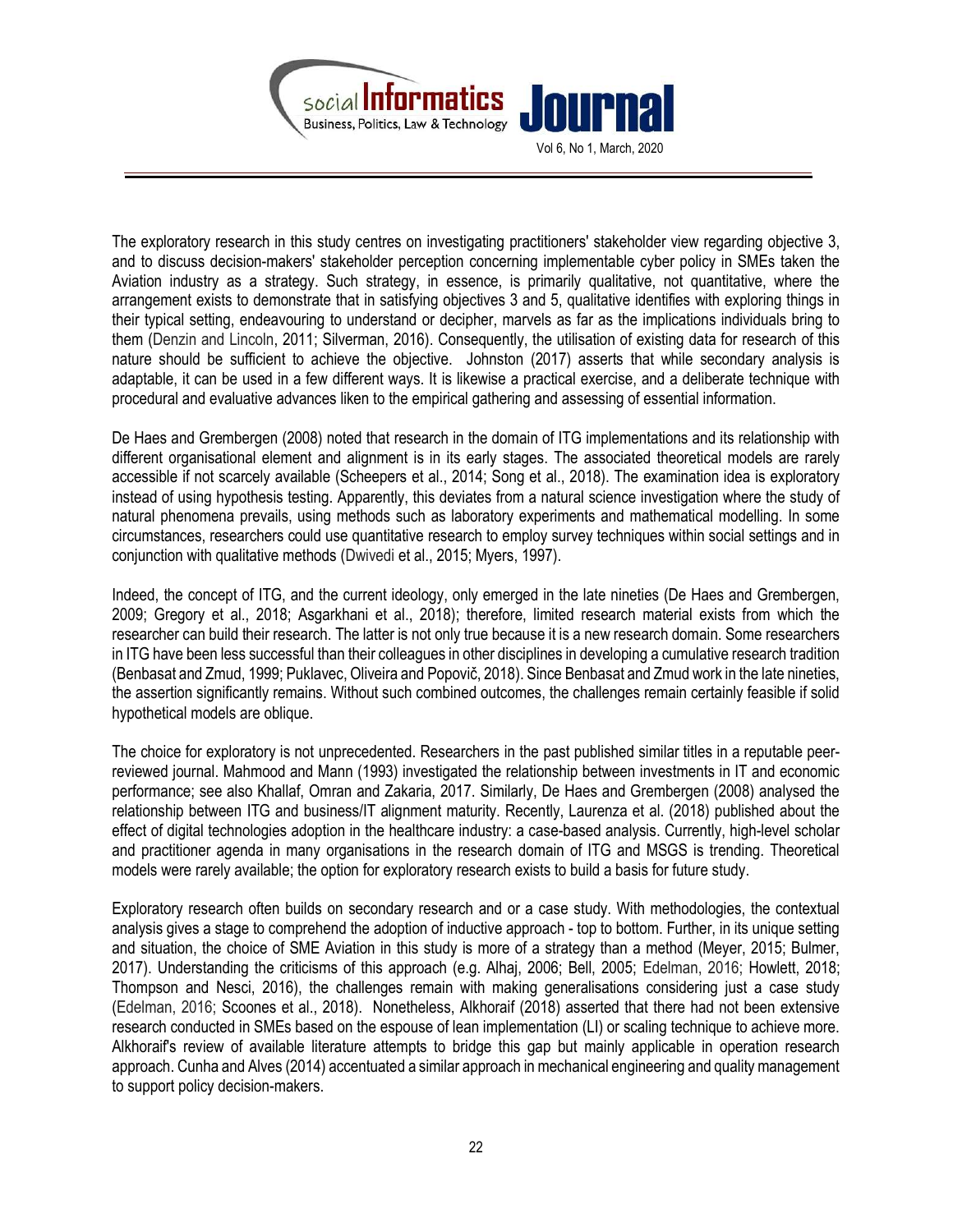

The same method should be available to cyber policy researchers or analysts. Decision-makers in SMEs should engage with perspectives of identifying the main challenges to cyber policymaking that lean on MSGS for bridging the gap that might exist. With the available ITG frameworks, variants ought to be accessible as the best fit to espouse by SME Aviation. The perspective on cyber policy could provide possible exploration on genuine multi-stakeholder commitment amid identified challenges to convey ITG ventures (Mysore, Elmualim and Kirytopoulos, 2019). The approach could interest cyber policy decision-makers, analysts and educators (Flyvbjerg, 2016; Banham and He, 2010; Mysore et al., 2019). Additionally, planning helps in safeguarding and grasp the wholeness and solidarity of the case (Pascal et al. 2018). The research method and strategy concurrently will afford the pathway to describe the phases under the critical findings section in meeting objective 6 that centres on the appropriate formulation of recommendations.

## 2. DATA COLLECTION

Adopting a case study strategy is generally considered to be qualitative research. Organisations such as universities, national and regional government and statistical institutions also collect, release and disseminate secondary data (Johnston, 2017; Hox and Boeije, 2005; Walliman, 2017). Walliman (2017) states that researchers are embracing a qualitative view usually concerned to comprehend people's impression of the world. The focus leans towards seeking insights rather than the statistical interpretation of the context. Objectives 3 and 5 of this study centres on such attainment. To understand and find explanations to such scenarios require an in-depth insight much more than merely the collection of facts and figures (Biggam, 2015; Bloomberg and Volpe, 2018). In such a process, an attempt at collecting quantitative data will suffice in the transcription. For examples, the number of SMEs decision-makers in Aviation, the number of ITG professionals involved, type and amounts of Cybersecurity awareness programme involved, number of ITG models involved, number of data breaches an organisation might have suffered, and so on.

It is essential to discuss the subject of the convenience of collection of the secondary data for this study. The method leans on the possibility to use the data collected in earlier research — earlier researchers who investigated works that differed in objectives (Hox and Boeije, 2005). The accentuation remains on the finding of useful secondary data with the appropriate search strategy. The researcher found this process convenient due to the availability of secondary data to researchers on futurelearn.com. As the information on the platform is vast and internet-driven, sources look disorganised. For accessibility, the researcher formulated a search strategy with appropriate keywords derived from objective 3 and 5 and the related questions.

However, such a strategy comes with featured problems. Hox and Boeije (2005) assert that to use secondary data, the challenges of the location, retrieval and evaluation of the secondary data are characteristically problematic for researchers. Notably, the review of how well the data meet the requirements of the current research and the methodological criteria of sound research practice. The study of relevant literature established that implementation of ITG models is an area of increasing interest. Particularly to the broader community of UK's SME Aviation's cyber policy decision-makers. Undoubtedly, the outcome of this investigation will bear some significance with those pondering similar decision-making issues. The selection of the UK's SME Aviation in this study presents an ideal opportunity in the discussion of issues that surround the vulnerability of ITG models and decision-makers adoption of an implementable cyber policy in light of MSGS. Given that the objectives 3 and 5 of this research centres on gaining an understanding of the relationship that might exist between ITG and MSGS, and that UK's SME Aviation decisionmakers have discovered the needs for implementable cybersecurity policy as a resilience approach to understanding Cyber Security, the selection becomes a strategy than a methodology.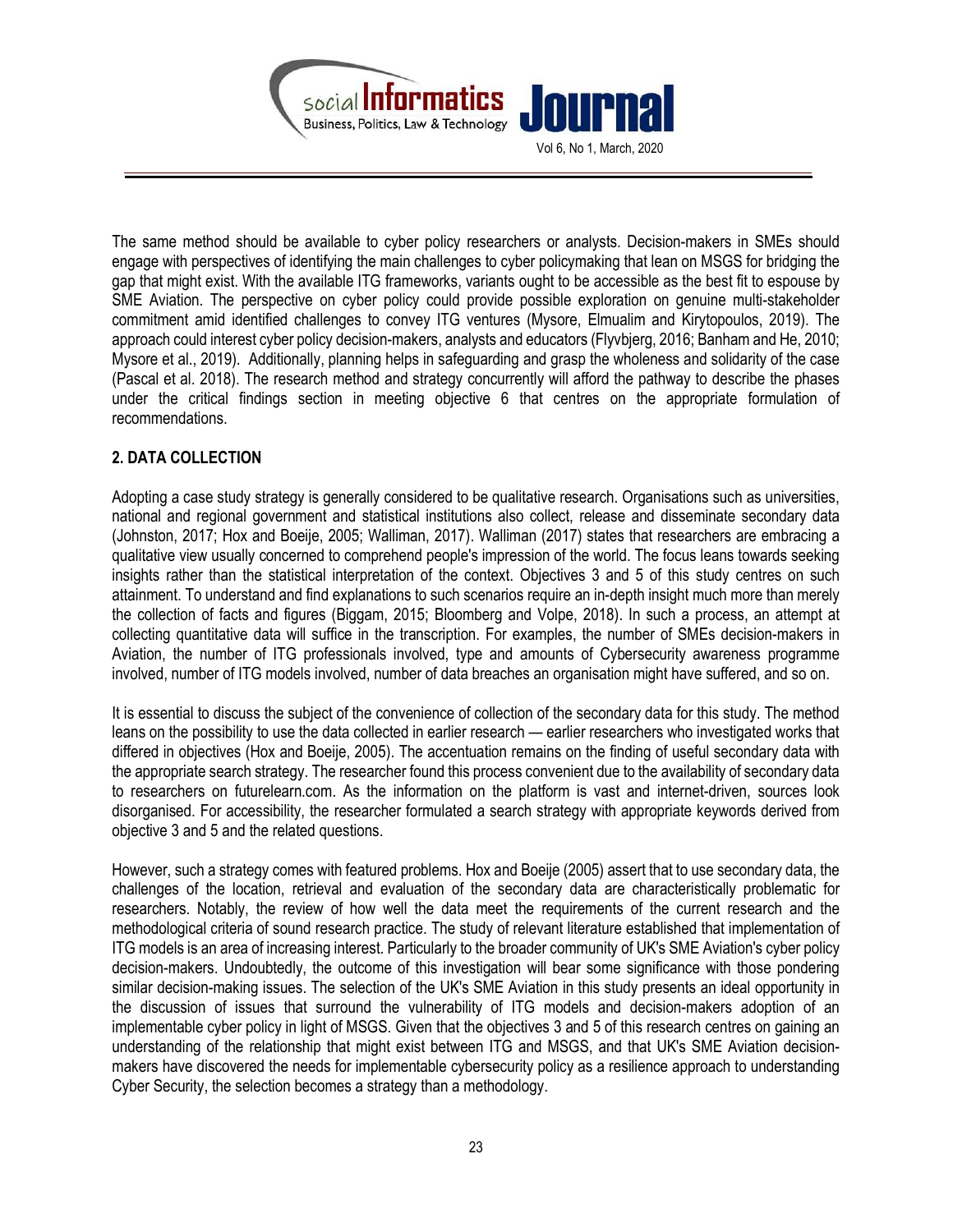

Vol 6, No 1, March, 2020

In a way, such selection is not a pretence that UK's SME Aviation is representative of other industrial sections but as a theoretical framework that what could happen in its context, or will happen, elsewhere as determinants of cyber readiness (Makridis and Smeets, 2019). Instead, it is a relational approach to be of interest to other SME's industrial sectors. With such an initiative, combining both quantitative and qualitative methods might assist in the understanding of the developing issues within the Literature Review. Nonetheless, the fundamental focus of this research strategy is the collection of secondary qualitative data. The approach will triangulate between multiple different research methods: literature research, a matter of SME Aviation, and benchmarking in research. Such triangulation could enable the researcher to obtain a more precious insight into reality as diverse methods that focus on various aspects of reality. In this way, the consolidation of a few techniques becomes a single bit of research or research aspiration (Hassan et al., 2018; Pascal et al., 2018). The opportunity to explore the relationship that exists between ITG and the problems that arise with MSGS for decision-makers in the SME Aviation digital world in the UK is intriguing.

Secondary data exploratory research in ITG tends to take place via the mechanism of respondents to questionnaires. For example, Alreemy et al., 2016; Clarke and Cossette, 2016; Harding, 2018; Khan et al., 2019; Lowry et al., 2016 adopted such an approach. With regards to quantitative data, this approach could espouse MSGS appropriately (Harding, 2018; Khan et al., 2019); for instance, '58 % of the considerable number of respondents stated they had a cybersecurity policy in their organisations' instead of testing qualitative data. It is expected that the result of reanalysing of the secondary qualitative data forms an essential input to the outcome of this study (see Table 3.1). The reader of the formulated recommendations of this study will picture the relationship between the ITG implementation and MSGS. Additionally, they will relate to the tapestry of knowledge that is developing around the field of Cyber policy - the implementable cyber policy.

There are three reasons for choosing the UK's SME Aviation. First, the six objectives in the UK Aviation Strategy 2017, to be achievable, ITG must correctly be an essential inclusion. For instance, the assertion of suitability in SMEs revealed that practitioners and scholars could recall the impact of theoretical frameworks. And as such, possibly propose alternatives that are cost-effective and specifically implementable in organisations with MSGS possibilities (Banham and He 2010; Bergeron et al. 2015; Silva, da Silva and Pereira 2018). The selection of SME Aviation allows the researcher to use secondary data. It helps in the reuse of primary data of the past research on how decisionmakers are preparing for the challenge of achieving the implementable cyber policy from a different SMEs' security culture.

Secondly, the bi- and multi-lateral requests for the implementation of the right industrial cyber strategy and how the plan could contribute to the robustness of multi-stakeholder governance approach remain a global issue (Aggarwal and Reddie, 2018; Bartlett, 2018; Timmers, 2018). The EU, UK's MOD, US's DOD are successful players promoting such an initiative even till date. GreenPope et al. (2010) argue that such an approach "requires tightly choreographed activities across organisations in diverse locations." The strategy accentuates the responsibilities of Airport Commissions, Department of Transport, Ministry of Defense (MOD) and other Aviation security organisations, adopting such a synergy. Thirdly, the continued role of businesses, governments, other critical stakeholders in the emergence of industrial policy remain an opportunity. When this couple with the emerging escalation of the geopolitical context in cyber policy content of both UK, US, and other world power, it provides a strategic competition within the market space. Revealing evidence for the social inclusion of implementable cyber policy within the industrial policy strategy remains trending. The Literature Review section seems to support both the second and third assertions, with the anchor that widespread the use of the internet as a global venue for international cybercrime (Ademola, 2019).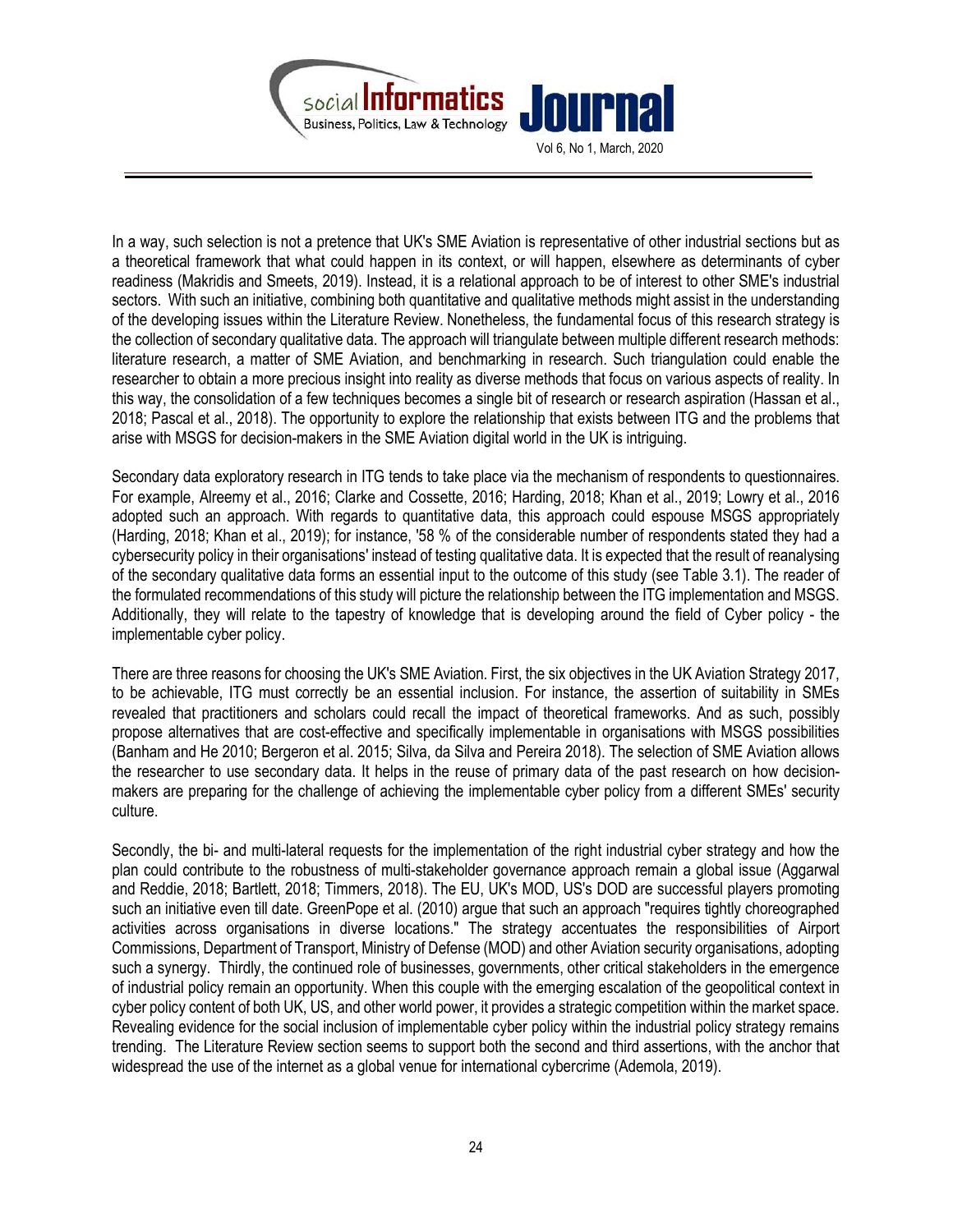

In the achievement of the overall aim of this exploratory study, decision-makers involved with the deployment of ITG models in the SMEs take the essential role (Banham and He, 2010). The central aim is to increase a rich, threedimensional picture of implementable cyber policy. Such an approach centre on multi-stakeholder. Further, there is a need to ascertain the view of SME decision-makers in the determination of the relationship that may exist between variables. The relationship that exists could help variously. All suffice to uncover a further vulnerability in ITG models and support decision-making; primarily to determine the impact of cyber-attacks on UK's SME Aviation in terms of risks and costs (Asgarkhani et al., 2018; Gregory et al., 2018).

## 3.1 Data Collection Methods

The selection means to collect secondary data is correspondingly essential to the choice of research strategy and its justification. The study's interest centred around collecting secondary qualitative data. As such, it relied on data compiled and analysed from previous research. The researcher's desire for detailed input from UK's SME Aviation decision-makers need to avoid apparent difficulties. For instance, complexity related to compare findings from the literature review. A recommendation in terms of advice or strategy on the way forward would help to prepare decisionmakers in some way. Implementing cyber policy will appreciably weaken if secondary qualitative data are not available from the applicable industrial sector.



Figure 3.1 Data Collection Techniques: Secondary Qualitative Data

The data collection techniques are obtained from the survey located in futurelearn.com (see Figure 3.1) and the transcription of the collected data shown in Table 3.1. The method provides appropriate means of collecting secondary qualitative data, and commonly applied to such a strategy (Palinkas et al., 2015; Johnston, 2017; Bishop and Kuula-Luumi, 2017). The technique provides a non-time-consuming path to raising questions the researcher would have asked in a structured interview scenario or that of any survey in a primary data collection technique. The technique would ease the application of Principal Component (PCA) and the Link Analysis (LA) to help the researcher in the reanalysis of the data to meet objectives 3 and 5. The methodology, albeit advantageous, gives the chance to obtain secondary qualitative data with the benefit of providing an immediate inquiry system substantially. The inquiries remain as significant to the exploration issues. On balance, they will traction. The use of secondary qualitative data, coupled with the findings from the literature review (Ademola, 2019) is, therefore, appropriate to this study. Such a method allows for insightful and critical discussion with pertinent multi-stakeholder synergy in a dedicated framework.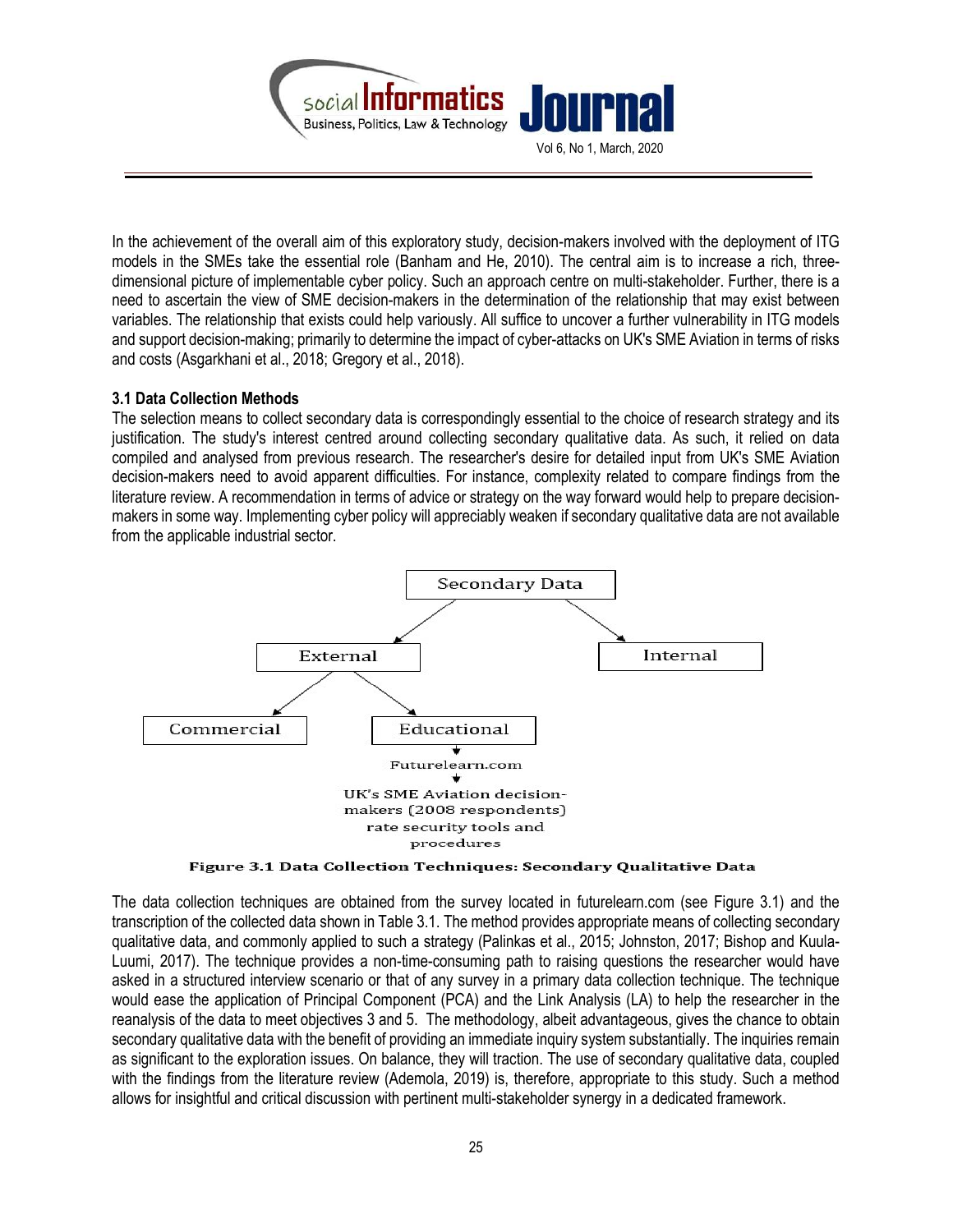

#### 3. FRAMEWORK FOR ANALYSIS

In terms of reflecting the objectives of this study, the ease of reanalysing the secondary qualitative data, the survey questions are limited to six open items according to themes. These themes reflect the overall aim and objectives, echoing core areas that arise from the review of the literature. Linkages between ITG and MSGS, Scaling and Scalability mechanisms, scaling as a Security Strategy and, to formulate recommendations and conclude, reflections and future directions. The themes are interrelated. And as such, all the topics could relate mostly to 'Awareness of implementable cyber policy in UK's SMEs'. For instance, questions on some critical systems, the experience of a cyberattack relate specifically to scaling and scalability mechanisms — the vulnerability of ITG models, which could drive decision-makers to implement cyber policy. The themes are helpful in terms of focus and the reanalysis of the transcribed data (See Table 3.1).

Further, the ease of transcription is an indication for refocusing the research. Over 30% of the 2008 decision-makers respondents are UK's SME Aviation cyber policymakers. They answered six open questions to rate security tools and procedures in their respective SME. The items could be more closed and structured for the appropriate mix in case alternative research method adopted. Such a thematic approach to data analysis is useful to show the pattern and informed by grounded theory (Bryman et al., 2009). The secondary data are in probing to establish culture when grouped into themes. Such provides a path to possible reflection on decision-makers' view on the implementable cyber policy and the security culture of the industrial sector. The researcher will adopt PCA and LA to reanalyse the secondary data. Both approaches based on the iterative process of description, analysis and interpretation remain useful in the extracting and supplementing the evolving themes and their understanding (Bernauer, 2015). The flow representation of the process shown in Figure 3.2. Nonetheless, the non-linear approach to analysing qualitative data requires an iterative process to capture, transcribe, and understand themes and patterns (Pascal et al. 2018; Silverman, 2016).

The question may arise, why transcription? It is used to consider that an interview did not take place, recording on tape did not occur, but the researcher did a collation of the analysed primary data. In fulfilling an essential part of this research, a process to show all-the-encompassing reflection path suffices. Figure 3.3 provides a link to the results of the findings in the review of the literature. The use of PCA will help in fulfilling objectives 3, 5 as the various components indicated by the relationships identified via the data set. Also, the use of LA will help to accentuate the non-linear approach to discuss the study findings. However, the reanalysis will overall, underscore the results of fulfilling objectives 3 and 5 and, enable critical discussion about the relevant literature review findings. The essence is to connect with the accepted practice in dealing with exploratory secondary data research (Bishop and Kuula-Luumi, 2017). Such as working with data to discover that significantly is prevailing to learning and decision-making within the UK's SME Aviation (Manville et al., 2019).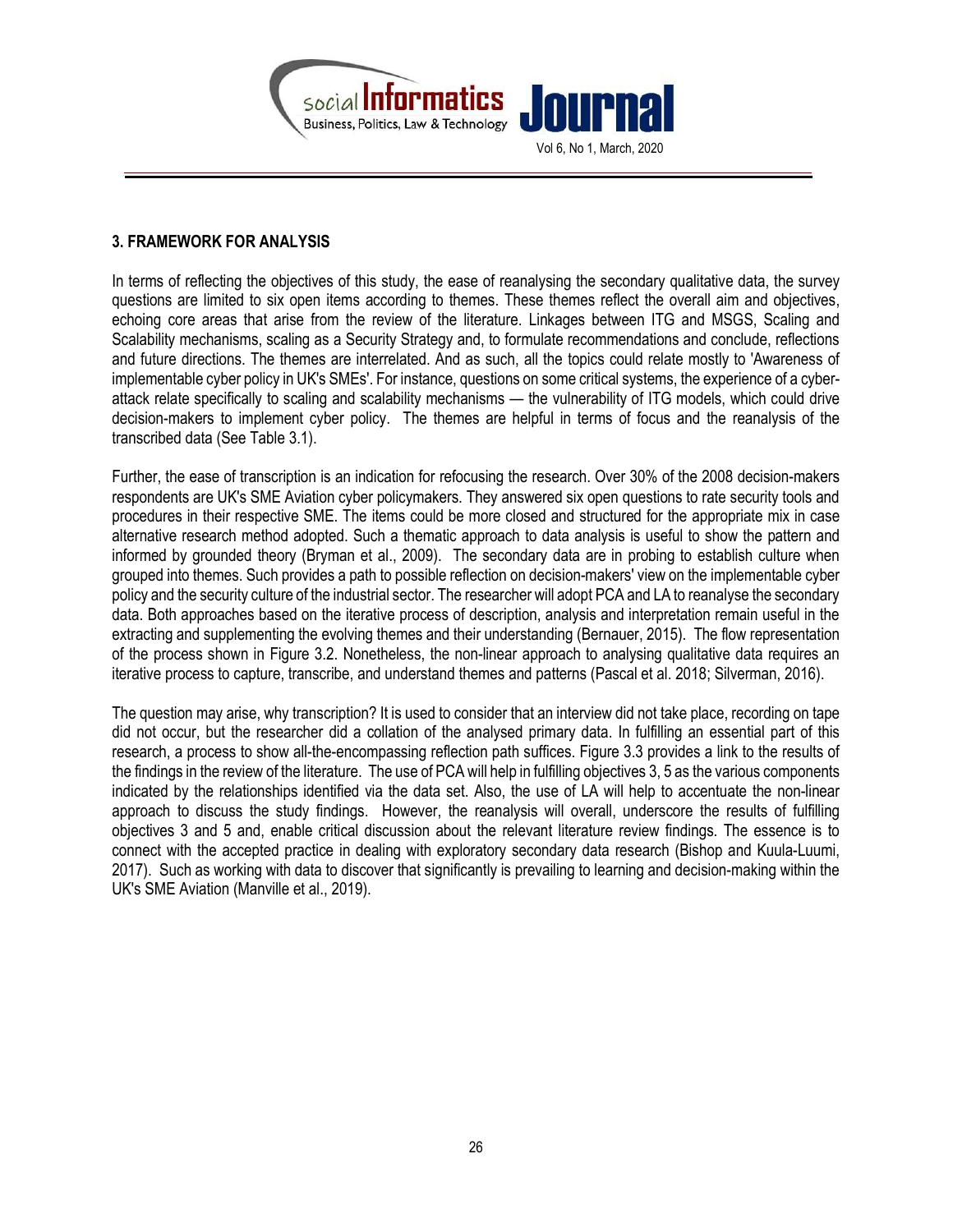

Qualitative Reanalysis of Secondary Data **Collect Secondary Data** under themes (survey) Transcription outcome i.e. Table 3.1 Describe the Secondary Data Perform Reanalysis i.e. use PCA and LA to see Relationship

Figure 3.2. Qualitative Secondary Data Reanalysis Process for UK's SME Aviation



Figure 3.3. Expansion of Figure 3.2 showing links to the outcome of comparison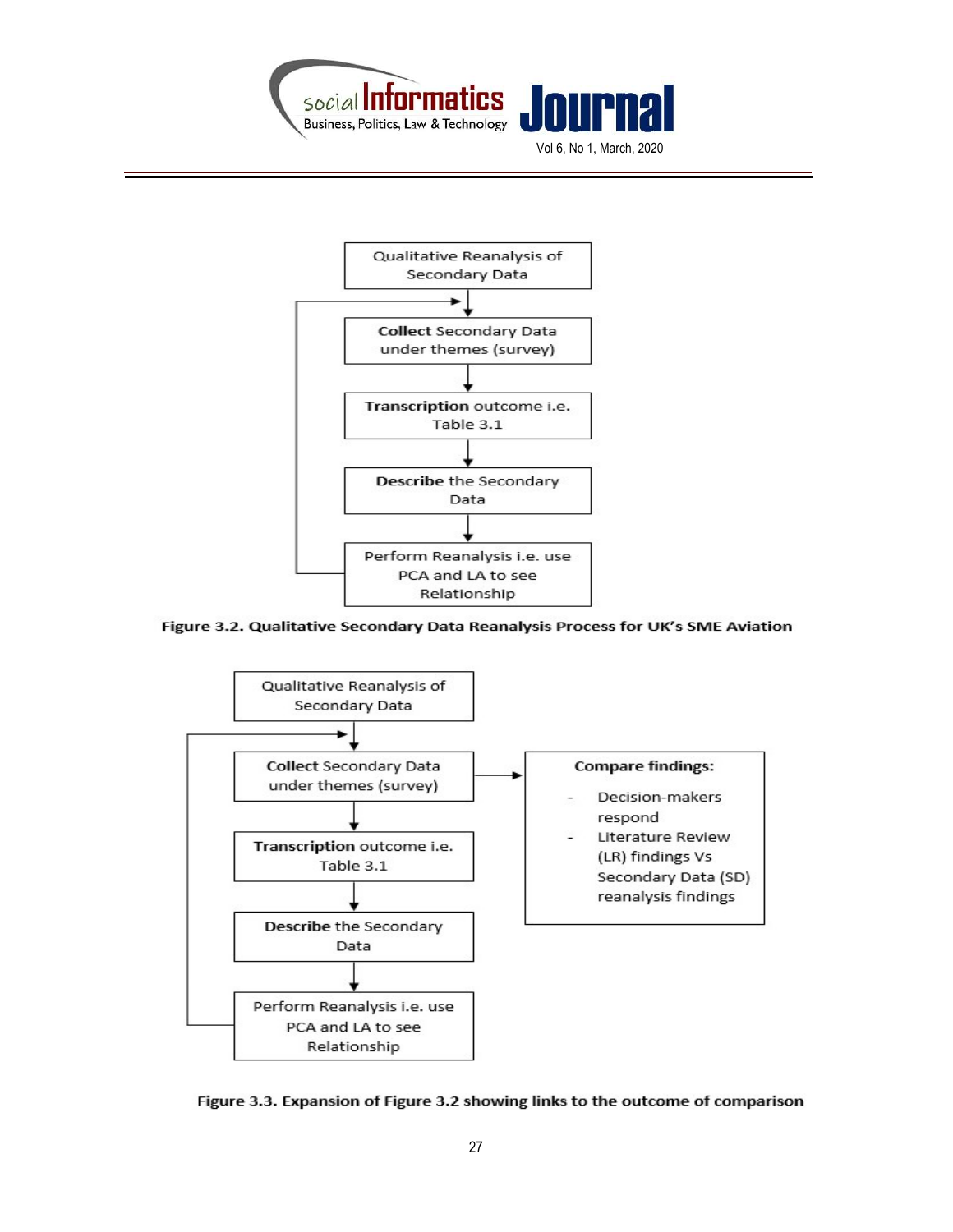

## Table 3.1 Transcription of the Reanalysed Data from the Futurelearn.com study units

| Question                                                                                                                                                           | Available responses                                                                                                 | Number of<br>answered                                          | Outcome                                                                                        |
|--------------------------------------------------------------------------------------------------------------------------------------------------------------------|---------------------------------------------------------------------------------------------------------------------|----------------------------------------------------------------|------------------------------------------------------------------------------------------------|
| How many critical systems<br>with sensitive information<br>exist in your workplace?<br>Have you ever experienced a<br>cyber-attack in your<br>organisation before? | $4+$<br>3<br>2<br>1<br>Yes<br><b>No</b>                                                                             | All participants<br>responded<br>All participants<br>responded | $(4+) - 42%$<br>$(1) - 30\%$<br>(2)<br>$-17%$<br>$(3) - 10\%$<br>$(Yes) - 35%$<br>$(No) - 64%$ |
| How would you handle a<br>cyber-attack in your<br>organisation, what is the first<br>thing you would do?                                                           | Investigate internally (Ii)<br>Call a 3rd party cyber<br>investigator (3CI)<br>Call the police (CTP)<br>Ignore (IG) | All participants<br>responded                                  | $(ii) - 78%$<br>$(3CI) - 14%$<br>$(CTP) - 6%$<br>$(IG) - 1\%$                                  |
| Do you have any of the<br>following<br>tools/devices/methods in<br>your workplace for security<br>(that are maintained an up to<br>date)?                          | Anti-virus (AV)<br>Firewall (FW)<br>Backups (BU)<br>Encryption (EN)                                                 | All participants<br>responded                                  | $(AV) - 92%$<br>$(FW) - 89%$<br>$(BU) - 84%$<br>$(EN) - 55%$                                   |
| Do you have a cyber security<br>policy in your organisation?                                                                                                       | Yes<br>No                                                                                                           | All participants<br>responded                                  | $(Yes) - 58%$<br>$(No) - 41%$                                                                  |
| Have you had training,<br>education or awareness<br>campaigns in your workplace<br>on cyber security threats to<br>increase awareness?                             | Yes<br>No                                                                                                           | All participants<br>responded                                  | $(Yes) - 55%$<br>$(No) - 44%$                                                                  |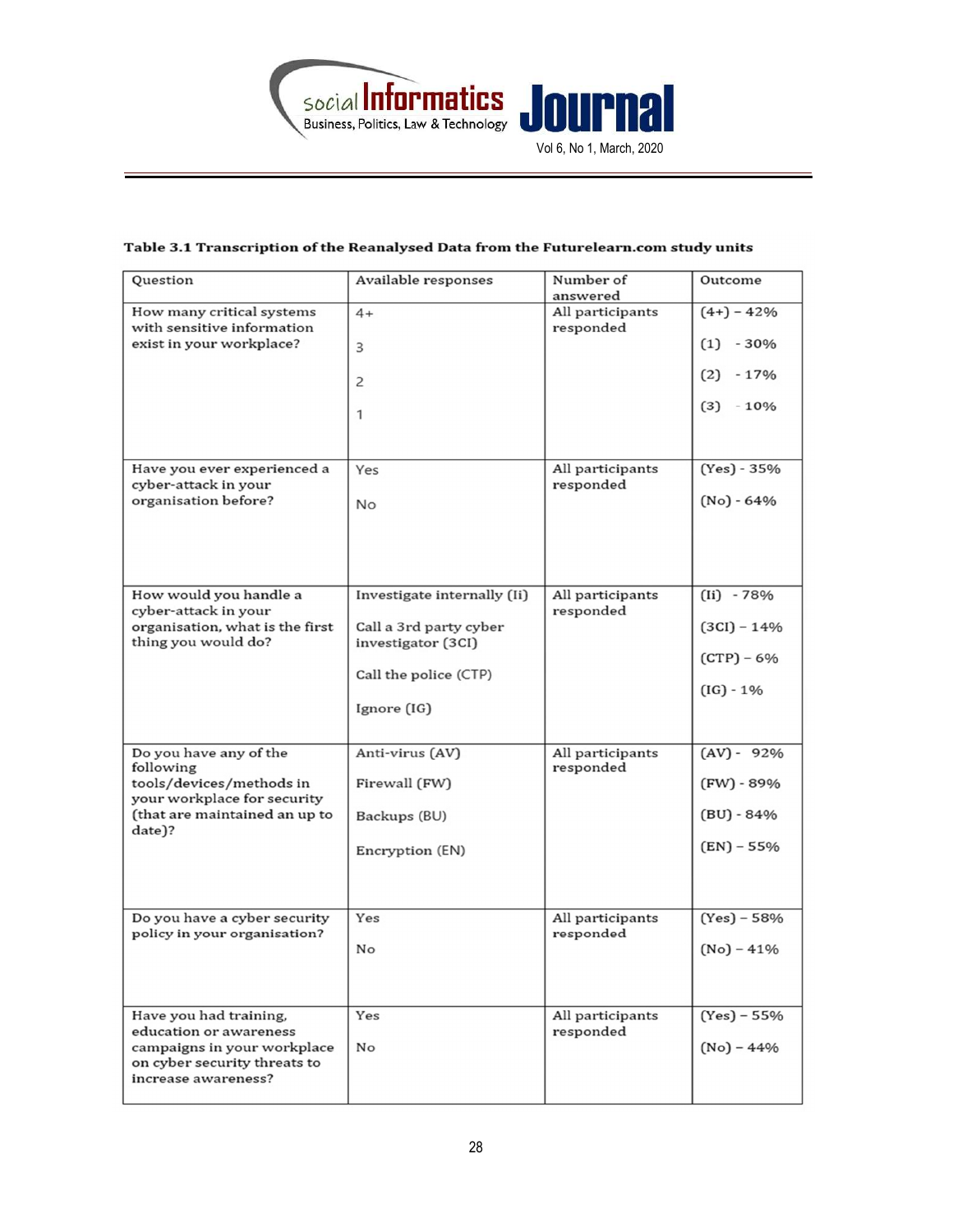

#### 4. LIMITATIONS AND POTENTIAL CHALLENGES

There are limitations to this exploratory study, considering the context of implementable cyber policy. The outcomes could fail the test of generalisability to the broader research community: although the secondary data mostly relates to the UK's SME Aviation. Indeed, the results of this study could appeal to other different SME industrial sectors. In preparing decision-makers for ITG and the adoption of scaling approach to doable cyber policy, the study of a different SME may not inherently provide the same result. With the use of a case study research, generalisability is usually unachievable (Silverman, 2016; Siebert, 2017). The researcher appeals to the concept of relatability rather than generalisability. Such a method could help to conceive the notion that incremental generalisability is doable over a period. Particularly with more empirical research conducted as well as to question the validity that centres on case study research. As such, this research sacrificing instant generalisability for an in-depth exploratory study.

The issue of reliability could suffice with the use of this strategy, especially when a survey is the means of data collection in exploratory secondary research. This study met the test of reliability by justifying the appropriateness of the research strategy, data collection techniques and the framework for data reanalysis. Transcription provides additional evidence of security as it fulfils the test of anonymisation if it existed at the time of data collection (Johnston, 2017). In this study, the existing data analysed to handle objectives 3 and 5, that are critical to this research. Indeed, it saves lots of time, money and other resources as the data are from an extensive sample survey to ensure quality and representativeness of the population. The secondary data and the corresponding analysis help to achieve conciseness.

Additionally, they help to avoid repetition of research and wastage of resources by a detailed exploration of existing research data. With minimal resources, scope and timing, this remains a valid approach. There are no ethical problems associated with the data collection as detailed earlier. The researcher declared in the proposal that there exists no conflict of interest. Indeed, this work discussed the rationale and functional elements of the research strategy adopted therein. Further, its highlighted limitations of the study and underscored the framework to minimise potential challenges.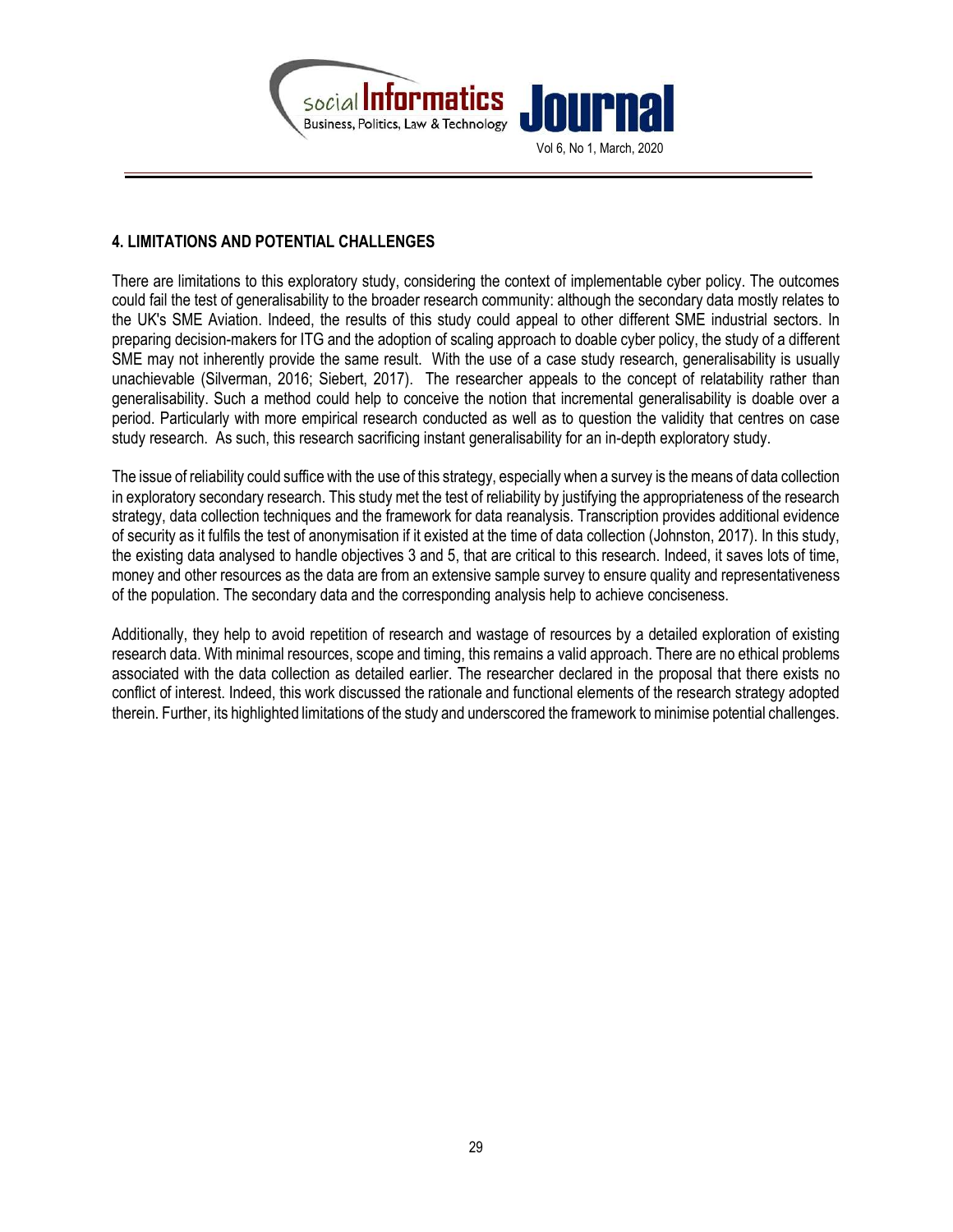

#### **REFERENCES**

- 1. Ademola, E. O., 2019. Insights into Cyber Policies, Information Technology Governance (ITG) and, Multi-stakeholder Security Governance Scaling (MSGS) for Decision Makers within UK SME Aviation. Journal of Behavioural Informatics, Social-Cultural and Development Research. 5 (4), pp.15-28.
- 2. Alhaj, S.T.S., 2006. Barriers of implementing ISO 9001: 2000 in the government departments and authorities in the Emirate of Sharjah, United Arab Emirates [sic] (Doctoral dissertation, University of Salford).
- 3. Alreemy, Z., Chang, V., Walters, R. and Wills, G., 2016. Critical success factors (CSFs) for information technology governance (ITG). International Journal of Information Management, 36(6), pp.907-916.
- 4. Alkhoraif, A., 2018. Lean implementation in small and medium enterprises: Literature review. Operations Research Perspectives, p.100089.
- 5. Asgarkhani, M., Cater-Steel, A., Toleman, M. and Ally, M., 2018, May. A Conceptual Model to Evaluate the Effectiveness of Information Technology Governance. In ICMLG 2018 6th International Conference on Management Leadership and Governance (p. 41). Academic Conferences and publishing limited.
- 6. Banham, H. and He, Y., 2010. SME governance: converging definitions and expanding expectations. International Business & Economics Research Journal, 9(2), pp.77-82.
- 7. Bell, J., 2005. Doing your research project: A guide for first-time researchers in education. Health and Social Science, 4.
- 8. Benbasat, I. and Zmud, R.W., 1999. Empirical research in information systems: The practice or relevance. MIS Quarterly, 23(1), pp.3-16
- 9. Bernauer, J.A., 2015. Opening the ears that science closed: Transforming qualitative data using oral coding. The Qualitative Report, 20(4), pp.406-415.
- 10. Biggam, J., 2015. Succeeding with your master's dissertation: a step-by-step handbook. McGraw-Hill Education (UK).
- 11. Bishop, L. and Kuula-Luumi, A., 2017. Revisiting qualitative data reuse: A decade on. Sage Open, 7(1), p.2158244016685136.
- 12. Bloomberg, L.D. and Volpe, M., 2018. Completing your qualitative dissertation: A road map from beginning to end. Sage Publications.
- 13. Bryman, A., Teevan, J.J. and Bell, E., 2009. Social Research Methods. 2nd Canadian Edition. Don Mills, ON: Oxford University.
- 14. Clarke, S.P. and Cossette, S., 2016. Secondary analysis: Theoretical, methodological, and practical considerations. Canadian Journal of Nursing Research Archive, 32(3).
- 15. Cunha, L.O. and Alves, J.M., 2014. Application of Lean manufacturing and quality management in aeronautical industry. International Review of Mechanical Engineering, 8(3), pp.592-598.
- 16. De Haes, S. and Van Grembergen, W., 2009. An exploratory study into IT governance implementations and its impact on business/IT alignment. Information Systems Management, 26(2), pp.123-137.
- 17. De Haes, S. and Van Grembergen, W., 2008, January. Analysing the relationship between IT governance and business/IT alignment maturity. In Proceedings of the 41st Annual Hawaii International Conference on System Sciences (HICSS 2008) (pp. 428-428). IEEE.
- 18. Denzin, N.K. and Lincoln, Y.S. eds., 2011. The Sage handbook of qualitative research. Sage.
- 19. Dwivedi, Y.K., Wastell, D., Laumer, S., Henriksen, H.Z., Myers, M.D., Bunker, D., Elbanna, A., Ravishankar, M.N. and Srivastava, S.C., 2015. Research on information systems failures and successes: Status update and future directions. Information Systems Frontiers, 17(1), pp.143-157.
- 20. Edelman, S., 2016. The minority report: some common assumptions to reconsider in the modelling of the brain and behaviour. Journal of Experimental & Theoretical Artificial Intelligence, 28(4), pp.751-776.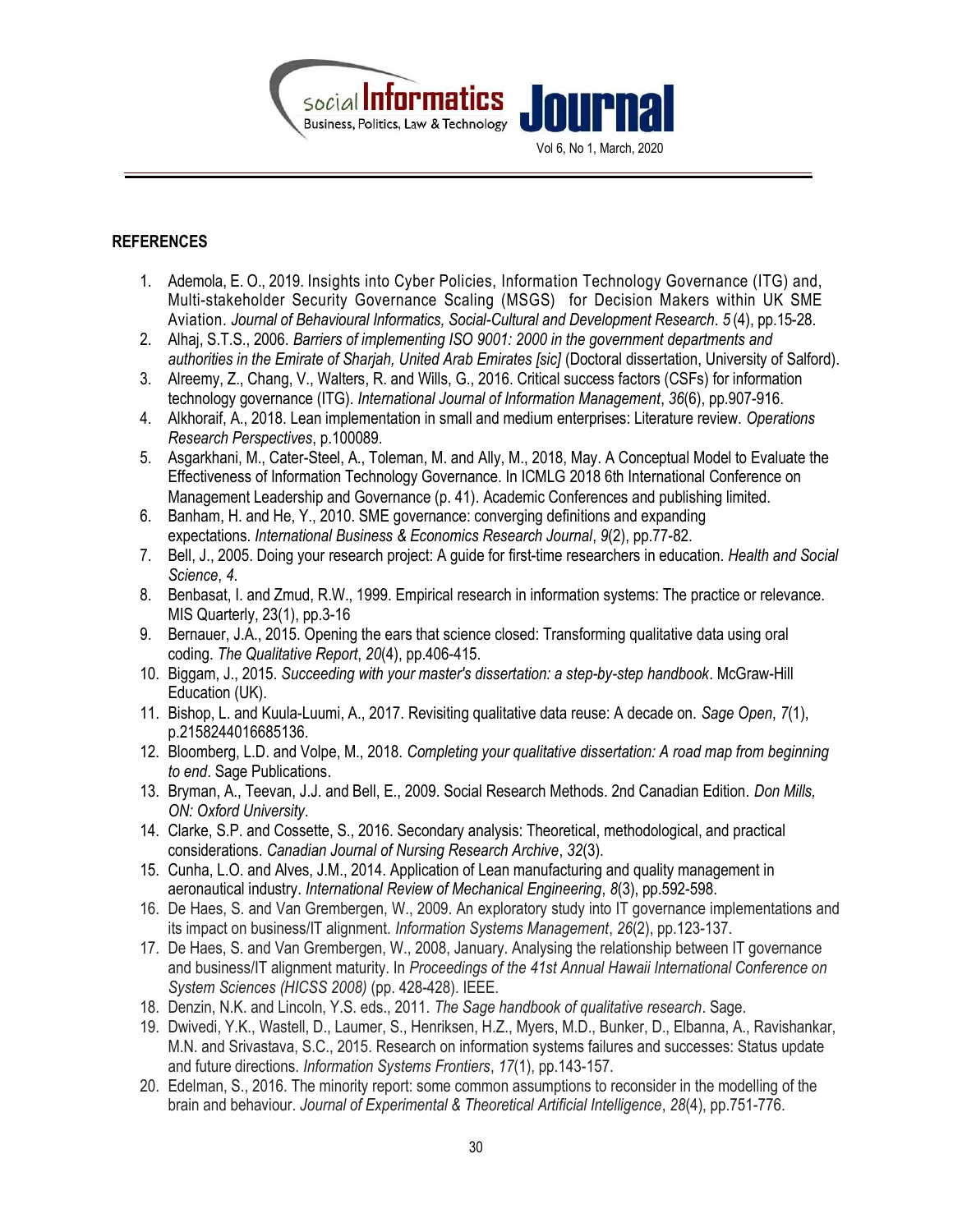

- 21. Flyvbjerg, B., 2016. Big is Fragile: An attempt at theorising scale. by B. Flyvbjerg. Oxford: Oxford University Press.(2016b). "The fallacy of beneficial ignorance: A test of hirschman's hiding hand". In: World Development, 84, pp.176-189.
- 22. Gregory, R.W., Kaganer, E., Henfridsson, O. and Ruch, T.J., 2018. IT Consumerisation and the Transformation of IT Governance. MIS Quarterly, 42(4), pp.1225-1253.
- 23. Harding, J., 2018. Qualitative data analysis: From start to finish. SAGE Publications Limited.
- 24. Hassan, N.R., Mingers, J. and Stahl, B., 2018. Philosophy and information systems: where are we and where should we go?. Available at: http://www.jtaer.com/statistics/download/download.php?co\_id=JTA20190200 (Accessed: 23 July 2019)
- 25. Howlett, M., 2018. Matching policy tools and their targets: beyond nudges and utility maximisation in policy design. Policy & Politics, 46(1), pp.101-124.
- 26. Hox, JJ and Boeije, H.R., 2005. Data collection, primary versus secondary. Available at: https:// https://dspace.library.uu.nl/handle/1874/23634.pdf (Accessed: 23 September 2019)
- 27. Johnston, M.P., 2017. Secondary data analysis: A method of which the time has come. Qualitative and quantitative methods in libraries, 3(3), pp.619-626.
- 28. Khallaf, A., Omran, MA and Zakaria, T., 2017. Explaining the inconsistent results of the impact of information technology investments on firm performance: A longitudinal analysis. Journal of Accounting & Organizational Change, 13(3), pp.359-380.
- 29. Khan, S.N., Nicho, M., Takruri, H., Maamar, Z. and Kamoun, F., 2019. Role assigning and taking in cloud computing. Human Systems Management, 38(1), pp.1-27.
- 30. Laurenza, E., Quintano, M., Schiavone, F. and Vrontis, D., 2018. The effect of digital technologies adoption in healthcare industry: a case based analysis. Business Process Management Journal, 24(5), pp.1124- 1144.
- 31. Lowry, P.B., D'Arcy, J., Hammer, B. and Moody, G.D., 2016. "Cargo Cult" science in traditional organisation and information systems survey research: A case for using nontraditional methods of data collection, including Mechanical Turk and online panels. The Journal of Strategic Information Systems, 25(3), pp.232- 240.
- 32. Mahmood, M.A. and Mann, G.J., 1993. Measuring the organisational impact of information technology investment: an exploratory study. Journal of management information systems, 10(1), pp.97-122.
- 33. Makridis, C.A. and Smeets, M., 2019. Determinants of cyber readiness. Journal of Cyber Policy, 4(1), pp.72-89.
- 34. Manville, G., Papadopoulos, T. and Garengo, P., 2019. Twenty-first century supply chain management: a multiple case study analysis within the UK aerospace industry. Total Quality Management & Business Excellence, pp.1-17.
- 35. Myers, M.D., 1997. Critical ethnography in information systems. In *Information systems and qualitative* research (pp. 276-300). Springer, Boston, MA.
- 36. Mysore, K., Elmualim, A. and Kirytopoulos, K., 2019. The Influence of Themes of Interplay on Multistakeholders Engagement Amidst Adversities in Globally Distributed ICT Projects–A Case Study Approach. Journal of Global Information Technology Management, pp.1-23.
- 37. O'Sullivan, E., Berner, M., Taliaferro, J.D. and Rassel, G.R., 2017. Research methods for public administrators. Routledge.
- 38. Palinkas, L.A., Horwitz, S.M., Green, CA, Wisdom, J.P., Duan, N. and Hoagwood, K., 2015. Purposeful sampling for qualitative data collection and analysis in mixed method implementation research. Administration and policy in mental health and mental health services research, 42(5), pp.533- 544.